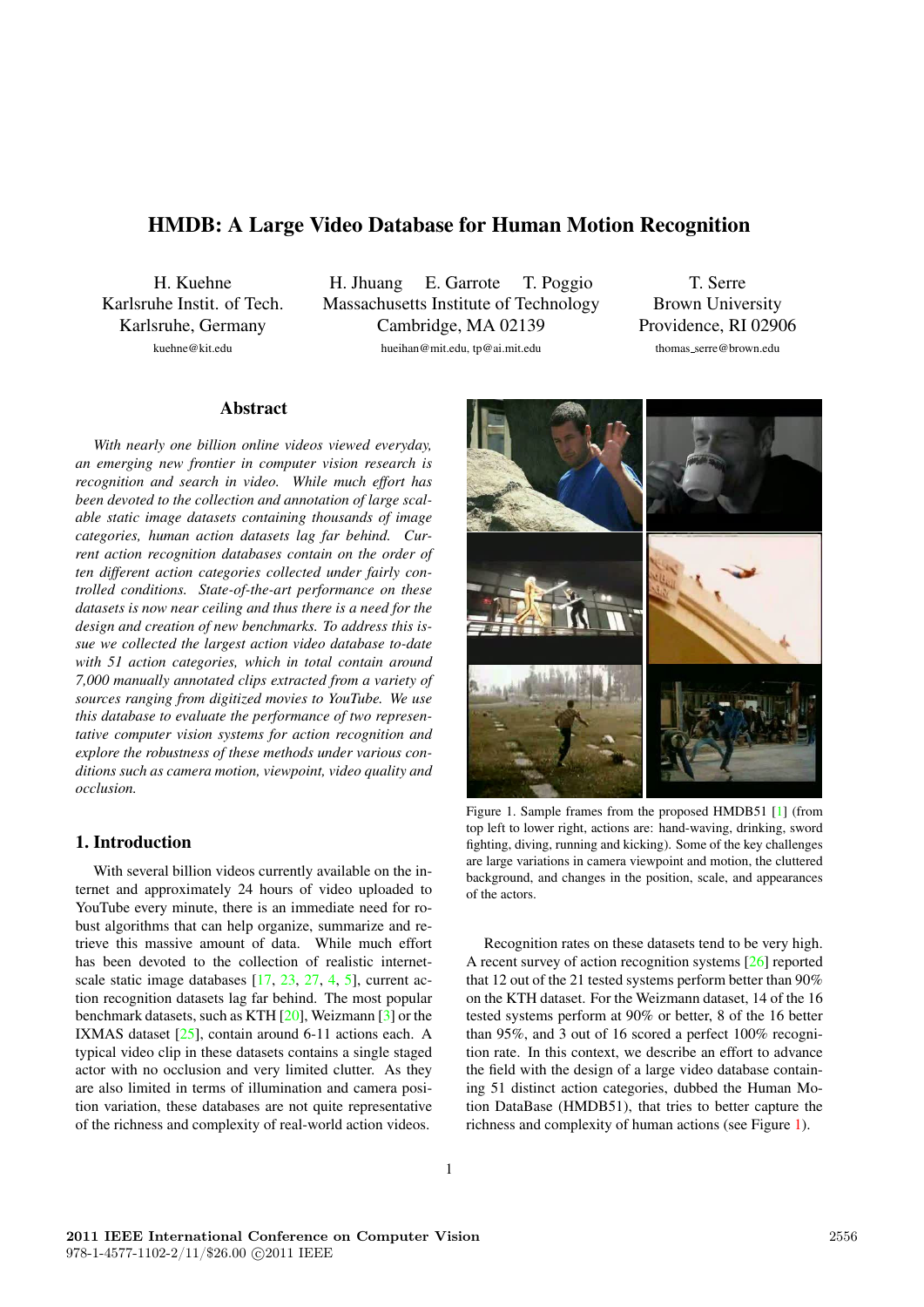Related work. An overview of existing datasets is shown in Table 1. In this list, the Hollywood [11] and UCF50 [2] datasets are two examples of recent efforts to build more realistic action recognition datasets by considering video clips taken from real movies and YouTube. These datasets are more challenging due to large variations in camera motion, object appearance and changes in the position, scale and viewpoint of the actors, as well as cluttered background. The UCF50 dataset extends the 11 action categories from the UCF YouTube dataset for a total of 50 action categories with real-life videos taken from YouTube. Each category has been further organized by 25 groups containing video clips that share common features (*e.g*. background, camera position, *etc*.).

The UCF50, its close cousin, the UCF Sports dataset [16], and the recently introduced Olympic Sports dataset [14], contain mostly sports videos from YouTube. As a result of searching for specific titles on YouTube, these types of actions are usually unambiguous and highly distinguishable from shape cues alone (*e.g*., the raw positions of the joints or the silhouette extracted from single frames).

To demonstrate this point, we conducted a simple experiment: using Amazon Mechanical Turk, 14 joint locations were manually annotated at every frame for 5 randomly selected clips from each of the 9 action categories of the UCF Sports dataset. Using a leave-one-clip-out procedure, classifying the features derived from the joint locations at single frames results in a recognition rate above 98% (chance level 11%). This suggests that the information of static joint locations alone is sufficient for the recognition of those actions while the use of joint kinematics is not necessary. This seems unlikely to be true for more real-world scenarios. It is also incompatible with previous results of Johansson *et al*. [9], who demonstrated that joint kinematics play a critical role for the recognition of biological motion.

We conducted a similar experiment on the proposed HMDB51 where we picked 10 action categories similar to those of the UCF50 (*e.g*. climb, climb-stairs, run, walk, jump, *etc*.) and obtained manual annotations for the 14 joint locations in a set of over 1,100 random clips. The classification accuracy of features derived from the joint locations at single frames now reaches only 35% (chance level 10%) and is much lower than the 54% obtained using motion features from the entire clip (Section 4.1). We also computed the classification accuracy of the 10 action categories of the UCF50 using the motion features and obtained an accuracy of 66%.

These small experiments suggest that the proposed HMDB51 is an action dataset whose action categories mainly differ in motion rather than static poses and can thus be seen as a valid contribution for the evaluation of action recognition systems as well as for the study of relative contributions of motion *vs*. shape cues, a current topic in bio-

Table 1. A list of existing datasets, the number of categories, and the number of clips per category sorted by year.

| Dataset            | Ref                | Year | Actions | Clips    |
|--------------------|--------------------|------|---------|----------|
| <b>KTH</b>         | [20]               | 2004 | 6       | 100      |
| Weizmann           | $\lceil 3 \rceil$  | 2005 | 9       | 9        |
| <b>IXMAS</b>       | [25]               | 2006 | 11      | 33       |
| Hollywood          | [11]               | 2008 | 8       | 30-129   |
| <b>UCF</b> Sports  | $\lceil 16 \rceil$ | 2009 | 9       | 14-35    |
| Hollywood2         | [13]               | 2009 | 12      | 61-278   |
| <b>UCF YouTube</b> | $\lceil 12 \rceil$ | 2009 | 11      | 100      |
| Olympic            | $\lceil 14 \rceil$ | 2010 | 16      | 50       |
| <b>UCF50</b>       | $\lceil 2 \rceil$  | 2010 | 50      | min. 100 |
| HMDB51             |                    | 2011 | 51      | min. 101 |
|                    |                    |      |         |          |

logical motion perception and recognition [22].

Contributions. The proposed HMDB51 contains 51 distinct action categories, each containing at least 101 clips for a total of 6,766 video clips extracted from a wide range of sources. To the best of our knowledge, it is to-date the largest and perhaps most realistic available dataset. Each clip was validated by at least two human observers to ensure consistency. Additional meta information allows for a precise selection of testing data, as well as training and evaluation of recognition systems. The meta tags for each clip include the camera view-point, the presence or absence of camera motion, the video quality, and the number of actors involved in the action. This should permit the design of more flexible experiments to evaluate the performance of computer vision systems using selected subsets of the database.

We use the proposed HMDB51 to evaluate the performance of two representative action recognition systems. We consider the biologically-motivated action recognition system by Jhuang *et al*. [8], which is based on a model of the dorsal stream of the visual cortex and was recently shown to achieve on-par with humans for the recognition of rodent behaviors in the homecage environment [7]. We also consider the spatio-temporal bag-of-words system by Laptev and colleagues [10, 11, 24].

We compare the performance of the two systems, evaluate their robustness to various sources of image degradations and discuss the relative role of shape *vs*. motion information for action recognition. We also study the influence of various nuisances (camera motion, position, video quality, *etc*.) on the recognition performance of these systems and suggest potential avenues for future research.

# 2. The Human Motion DataBase (HMDB51)

#### 2.1. Database collection

In order to collect human actions that are representative of everyday actions, we started by asking a group of students to watch videos from various internet sources and digitized movies and annotate any segment of these videos that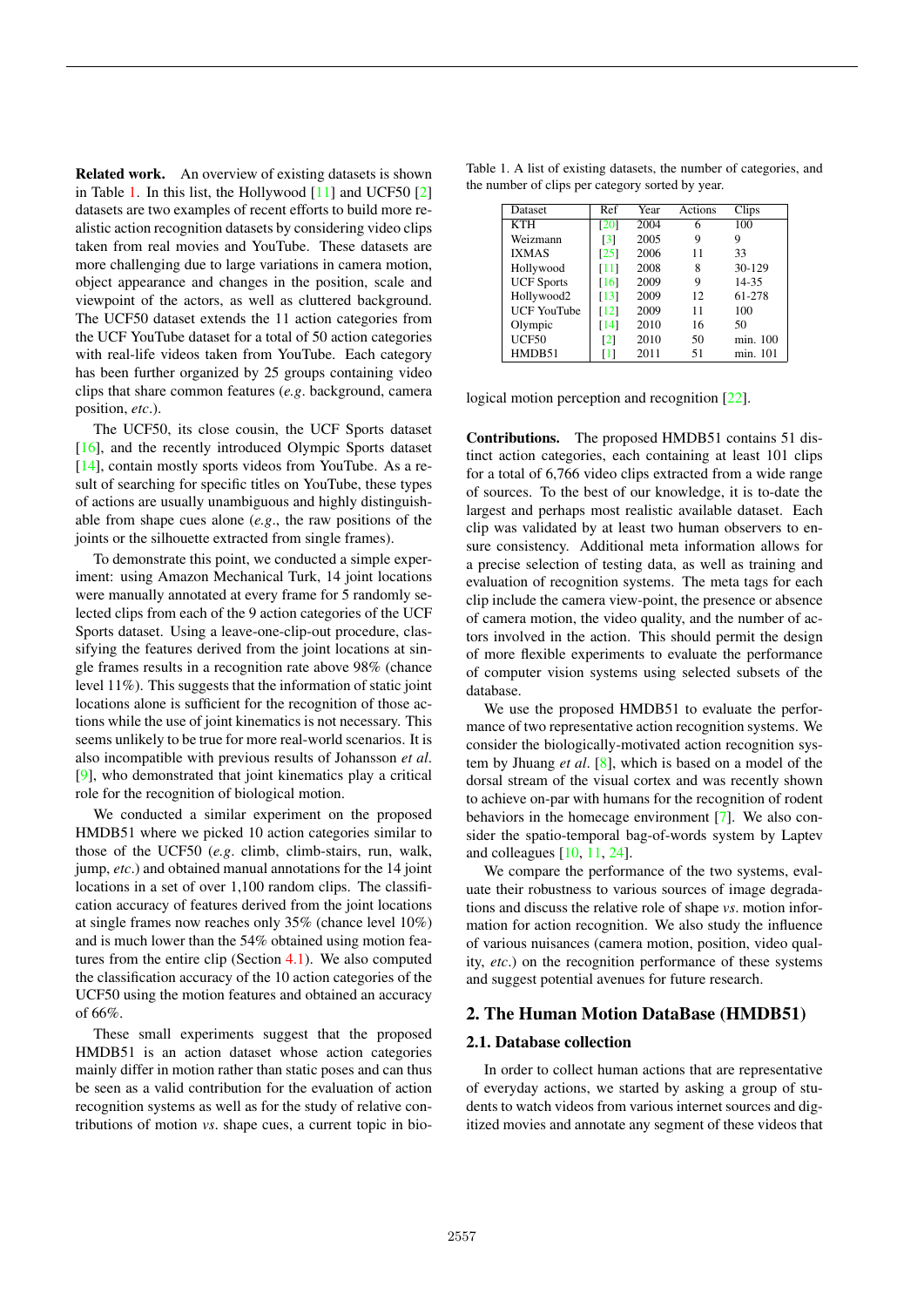

Figure 2. Distribution of the various conditions for the HMDB51: a) visible body part, b) camera motion, c) camera view point, and d) clip quality.

represents a single non-ambiguous human action. Students were asked to consider a minimum quality standard like a single action per clip, a minimum of 60 pixels in height for the main actor, minimum contrast level, minimum 1 second of clip length, and acceptable compression artifacts. The following sources were used: digitized movies, public databases such as the Prelinger archive, other videos available on the internet, and YouTube and Google videos. Thus, a first set of annotations was generated with over 60 action categories. It was reduced to 51 categories by retaining only those with at least 101 clips.

The actions categories can be grouped in five types: 1) General facial actions: *smile, laugh, chew, talk*; 2) Facial actions with object manipulation: *smoke, eat, drink*; 3) General body movements: *cartwheel, clap hands, climb, climb stairs, dive, fall on the floor, backhand flip, handstand, jump, pull up, push up, run, sit down, sit up, somersault, stand up, turn, walk, wave*; 4) Body movements with object interaction: *brush hair, catch, draw sword, dribble, golf, hit something, kick ball, pick, pour, push something, ride bike, ride horse, shoot ball, shoot bow, shoot gun, swing baseball bat, sword exercise, throw*; 5) Body movements for human interaction: *fencing, hug, kick someone, kiss, punch, shake hands, sword fight*.

# 2.2. Annotations

In addition to action category labels, each clip was annotated with meta information to allow for a more precise evaluation of the limitation of current computer vision systems. The meta information contains the following fields: visible body parts / occlusions indicating if the head, upper body, lower body or the full body is visible, camera motion indicating whether the camera is moving or static, camera view point relative to the actor (labeled front, back, left or right) , and the number of people involved in the action (one, two or multiple people).

The clips were also annotated according to their video quality. We consider three levels: 1) High – detailed visual elements such as the fingers and eyes of the main actor iden-

tifiable through most of the clip, limited motion blur and limited compression artifacts; 2) Medium – large body parts like the upper and lower arms and legs identifiable through most of the clip; 3) Low – large body parts not identifiable due in part to the presence of motion blur and compression artifacts. The distribution of the meta tags for the entire dataset is shown in Figure 2.

# 2.3. Training and testing set generation

For evaluation purposes, three distinct training and testing splits were generated from the database. The sets were built to ensure that clips from the same video were not used for both training and testing and that the relative proportions of meta tags such as camera position, video quality, motion, *etc*. were evenly distributed across the training and testing sets. For each action category in our dataset we selected sets of 70 training and 30 testing clips so that they fulfill the 70/30 balance for each meta tag with the added constraint that clips in the training and testing set could not come from the same video file.

To this end, we selected the three best results by the defined criteria from a very large number of randomly generated splits. To ensure that selected splits are not correlated with each other, we implemented a greedy approach by first picking the split with the most balanced meta tag distribution and subsequently choosing the second and third split which are least correlated with the previous splits. The correlation was measured by normalized Hamming distance. Because of the hard constraint of not using clips from the same source for training and testing, it is not always possible to find an optimal split that has perfect meta tag distribution, but we found that in practice the simple approach described above provides reasonable splits.

# 2.4. Video normalization

The original video sources used to extract the action clips vary in size and frame rate. To ensure consistency across the database, the height of all the frames was scaled to 240 pixels. Te width was scaled accordingly to maintain the original aspect ratio. The frame rate was converted to 30 fps for all the clips. All the clips were compressed using the *DivX 5.0* codec with the *ffmpeg* video library.

#### 2.5. Video stabilization

A major challenge accompanying the use of video clips extracted from real-world videos is the potential presence of significant camera motion, which is the case for approximately 2/3 of the clips in our database as shown in Figure 2. As camera motion is assumed to interfere with the local motion computation and should be corrected, it follows that video stabilization is a key pre-processing step. To remove the camera motion, we used standard image stitching techniques to align frames of a clip.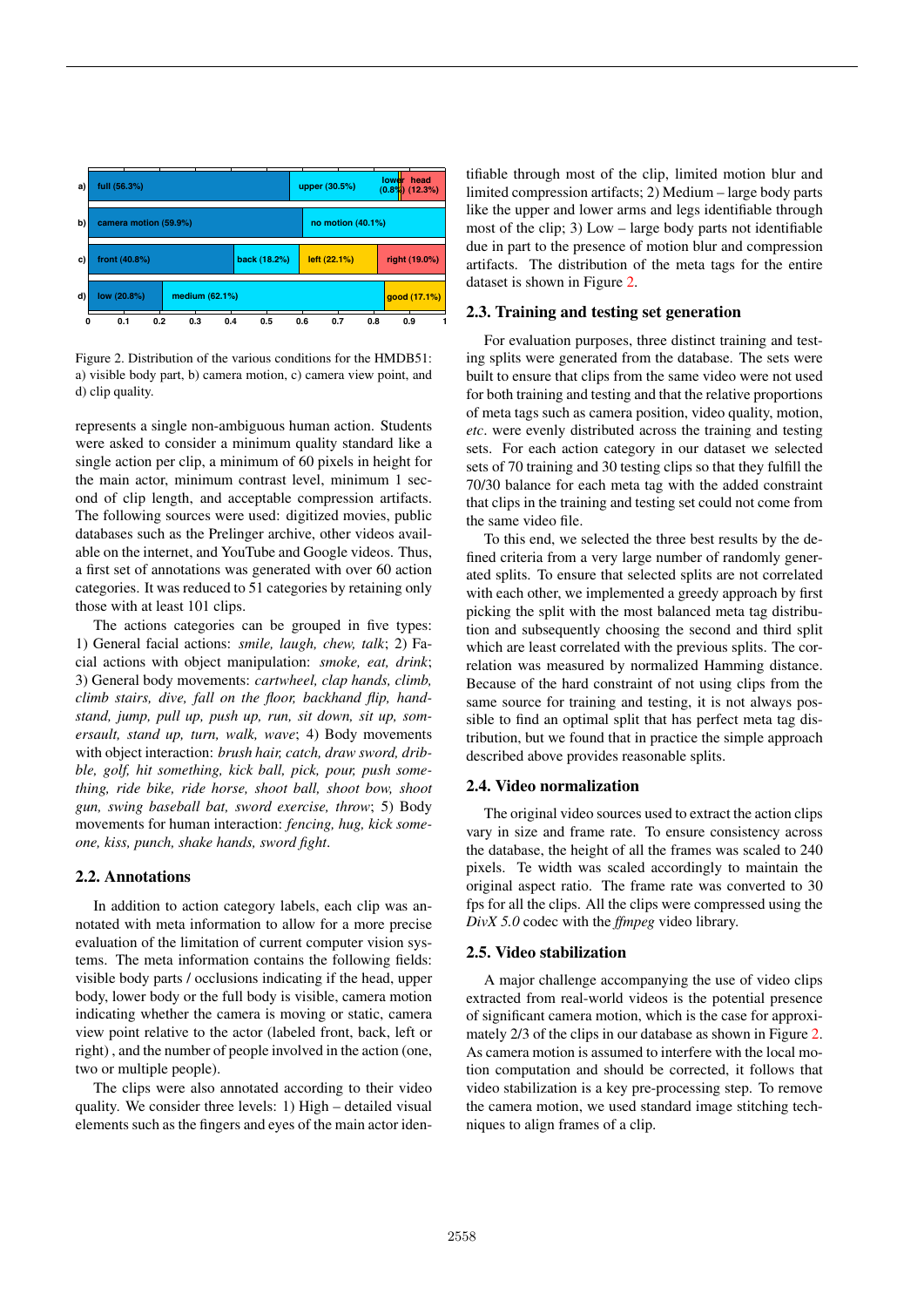

Figure 3. Examples of a clip stabilized over 50 frames showing from the top to the bottom, the 1st, 30th and 50th frame of the original (left column) and stabilized clip (right column).

Table 2. The recognition accuracy of low-level color/gist cues for different action datasets

| Dataset            | N   | $Color+$   | Percent | Gist  | Percent  | HOG/       |
|--------------------|-----|------------|---------|-------|----------|------------|
|                    |     | $Gray+$    | drop    |       | drop     | <b>HOF</b> |
|                    |     | <b>PCA</b> |         |       |          |            |
| Hollywood          | 8   | 26.9%      | 16.7%   | 27.4% | 15.2%    | 32.3%      |
| <b>UCF</b> Sports  | 9   | 47.7%      | 18.6%   | 60.0% | $-2.4\%$ | 58.6%      |
| <b>UCF YouTube</b> | 11  | 38.3%      | 35.0%   | 53.8% | 8.7%     | 58.9%      |
| Hollywood2         | 12. | 16.2%      | 68.7%   | 21.8% | 57.8%    | 51.7%      |
| UCF50              | 50  | 41.3%      | 13.8%   | 38.8% | 19.0%    | 47.9%      |
| HMDB51             | 51  | 8.8%       | 56.4%   | 13.4% | 33.7%    | 20.2%      |

To do this, a background plane is estimated by detecting and matching salient features in two adjacent frames. Corresponding features are computed using a distance measure that includes both the absolute pixel differences and the Euler distance of the detected points. Points with a minimum distance are then matched and the RANSAC algorithm is used to estimate the geometric transformation between all neighboring frames. This is done independently for every pair of frames. Using this estimated transformation, all frames of the clip are warped and combined to achieve a stabilized clip. We visually inspected a large number of the resulting stabilized clips and found that the image stitching techniques work surprisingly well. Figure 3 shows an example. For the evaluation of the action recognition systems, the performance was reported for the original clips as well as the stabilized clips.

# 3. Comparison with other action datasets

To compare the proposed HMDB51 with existing realworld action datasets such as Hollywood, Hollywood2, UCF Sports, and the UCF YouTube dataset, we evaluate

the discriminative power of various low-level features. For an ideal unbiased action dataset, low-level features such as color should not be predictive of the high-level action category. For low-level features we considered the mean color in the HSV color space computed for each frame over a  $12 \times 16$  spatial grid as well as the combination of color and gray value and the use of PCA to reduce the feature dimension of those descriptors. Here we report the results "color + gray + PCA".

We further considered the low-level global scene information (gist) [15] computed for three frames of a clip. Gist is a coarse orientation-based representation of an image that has been shown to capture well the contextual information in a scene and shown to perform quite well on a variety of recognition tasks, see [15]. We used the source code provided by the authors.

Lastly, we compare these low-level cues with a common mid-level spatio-temporal bag-of-words cue (HOG/HOF) by computing spatial temporal interest points for all clips. A standard bag of words approach with 2,000 , 3,000 , 4,000 , and 5,000 visual words was used for classification and the best result is reported. For evaluation we used the testing and training splits that came with the datasets, otherwise a 3- or 5-fold cross validation was used for datasets without specified splits. Table 2 shows the results sorted by the number of classes (N) in each dataset. Percent drop is computed for the performance down from HOG/HOF features to each of the two types of low-level features. A small percentage drop means that the low-level features perform as well as the mid-level motion features.

Results obtained by classifying these very simple features show that the UCF Sports dataset can be classified by scene descriptors rather than by action descriptors as gist is more predictive than mid-level spatio-temporal features. We conjecture that gist features are predictive of the sports actions (*i.e*., UCF Sports) because most sports are locationspecific. For example, ball games usually occur on grass field, swimming is always in water, and most skiing happens on snow. The results also reveal that low-level features are fairly predictive as compared to mid-level features for the UCF YouTube and UCF50 dataset. This might be due to low-level biases for videos on YouTube, *e.g*., preferred vantage points and camera positions for amateur directors. For the dataset collected from general movies or Hollywood movies, the performance of various low-level cues is on average lower than that of the mid-level spatio-temporal features. This implies that the datasets collected from YouTube tend to be biased and capture only a small range of colors and scenes across action categories compared to those collected from movies. The similar performance using lowlevel and mid-level features for the Hollywood dataset is likely due to the low number of source movies (12). Clips extracted from the same movie usually have similar scenes.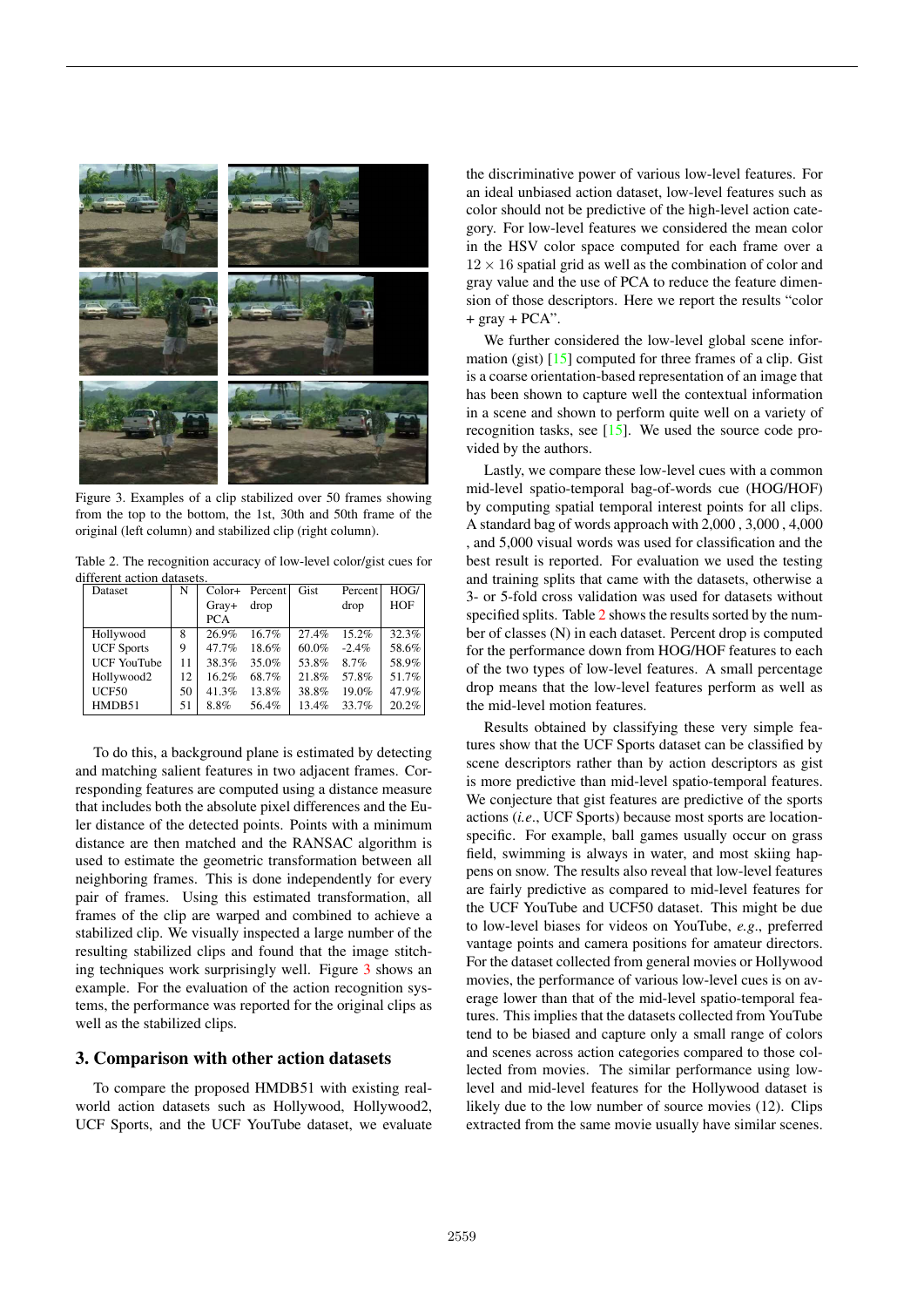#### 4. Benchmark systems

To evaluate the discriminability of our 51 action categories we focus on the class of algorithms for action recognition based on the extraction of local space-time information from videos, which have become the dominant trend in the past five years [24]. Various local space-time based approaches mainly differ in the type of detectors (*e.g*., the implementation of the spatio-temporal filters), the feature descriptors, and the number of spatio-temporal points sampled (dense *vs*. sparse). Wang *et al*. have grouped these detectors and descriptors into six types and evaluated their performance on the KTH, UCF Sports and Hollywood2 datasets in a common experimental setup [24].

The results have shown that Laptev's combination of a histogram of oriented gradient (HOG) and histogram of oriented flow (HOF) descriptors performed best for the Hollywood2 and UCF Sports. As HMDB51 contains movies and YouTube videos, these datasets are considered the most similar in terms of video sources. Therefore, we selected the algorithm by Latptev and colleagues [11] as one of our benchmarks. To expand beyond [24], we chose for our second benchmark approaches developed by our group [21, 8]. It uses a hierarchical architecture modeled after the ventral and dorsal streams of the primate visual cortex for the task of object and action recognition, respectively.

In the following we provide a detailed comparison between these algorithms, looking in particular at the robustness of the two approaches with respect to various nuisance factors including the quality of the video and the camera motion, as well as changes in the position, scale and viewpoint of the main actors.

# 4.1. HOG/HOF features

The combination of HOG, which has been used for the recognition of objects and scenes, and HOF, a 3D flowbased version of HOG, has been shown to achieve stateof-the-art performance on several commonly used action datasets  $[11, 24]$ . We used the binaries provided by  $[11]$  to extract features using the Harris3D as feature detector and the HOG/HOF feature descriptors. For every clip a set of 3D Harris corners is detected and a local descriptor is computed as a concatenation of the HOG and HOF around the corner.

For classification, we implemented a bag-of-words system as described in [11]. To evaluate the best code book size, we sampled 100,000 space-time interest-point descriptors from the training set and applied the k-means clustering to obtain a set of  $k = [2,000, 4,000, 6,000, 8,000]$  visual words. For every clip, each of the local point descriptors is matched to the nearest prototype returned by k-means clustering and a global feature descriptor is obtained by computing a histogram over the index of the matched codebook entries. This results in a k-dimensional feature vector where  $k$  is the number of visual words learned from k-means. These clip descriptors are then used to train and test a support vector machine (SVM) in the classification stage.

We used a SVM with an RBF kernel  $K(u, v)$  =  $\exp(-\gamma * |u - v|^2)$ ). The parameters of the RBF kernel (the cost term C and kernel bandwidth  $\gamma$ ) were optimized using a greedy search with a 5-fold cross-validation on the training set.

The best result for the original clips was reached for  $k = 8,000$  whereas the best result for the stabilized clips was for at  $k = 2000$  (see Section 5.1). To validate our reimplementation of Laptev's system, we evaluated the performance of the system on the KTH dataset and were able to reproduce the results for the HOG (81.4%) and HOF descriptors (90.7%) as reported in [24].

#### 4.2. C2 features

Two types of C2 features have been described in the literature. One is from a model that was designed to mimic the hierarchical organization and functions of the ventral stream of the visual cortex [21]. The ventral stream is believed to be critically involved in the processing of shape information and the scale-and-position-invariant object recognition. The model starts with a pyramid of Gabor filters (S1 units at different orientations and scales), which correspond simple cells in the primary visual cortex. The next layer (C1) models the complex cells in the primary visual cortex by pooling together the activity of S1 units in a local spatial region and across scales to build some tolerance to 2D transformations (translation and size) of inputs.

The third layer (S2) responses are computed by matching the C1 inputs with a dictionary of  $n$  prototypes learned from a set of training images. As opposed to the bag-of-words approach that uses vector quantization and summarizes the indices of the matched codebook entries, we retain the similarity (ranging from  $0$  to  $1$ ) with each of the *n* prototypes. In the top layer of the feature hierarchy, a  $n$ -dimensional C2 vector is obtained for each image by pooling the maximum of S2 responses across scales and positions for each of the n prototypes. The C2 features have been shown to perform comparably to state-of-the-art algorithms applied to the problem of object recognition  $[21]$ . They have also been shown to account well for the properties of cells in the inferotemporal cortex (IT), which is the highest purely visual area in the primate brain.

Based on the work described above, Jhuang *et al*. [8] proposed a model of the dorsal stream of the visual cortex. The dorsal stream is thought to be critically involved in the processing of motion information and the perception of motion. The model starts with spatio-temporal Gabor filters that mimic the direction-sensitive simple cells in the primary visual cortex.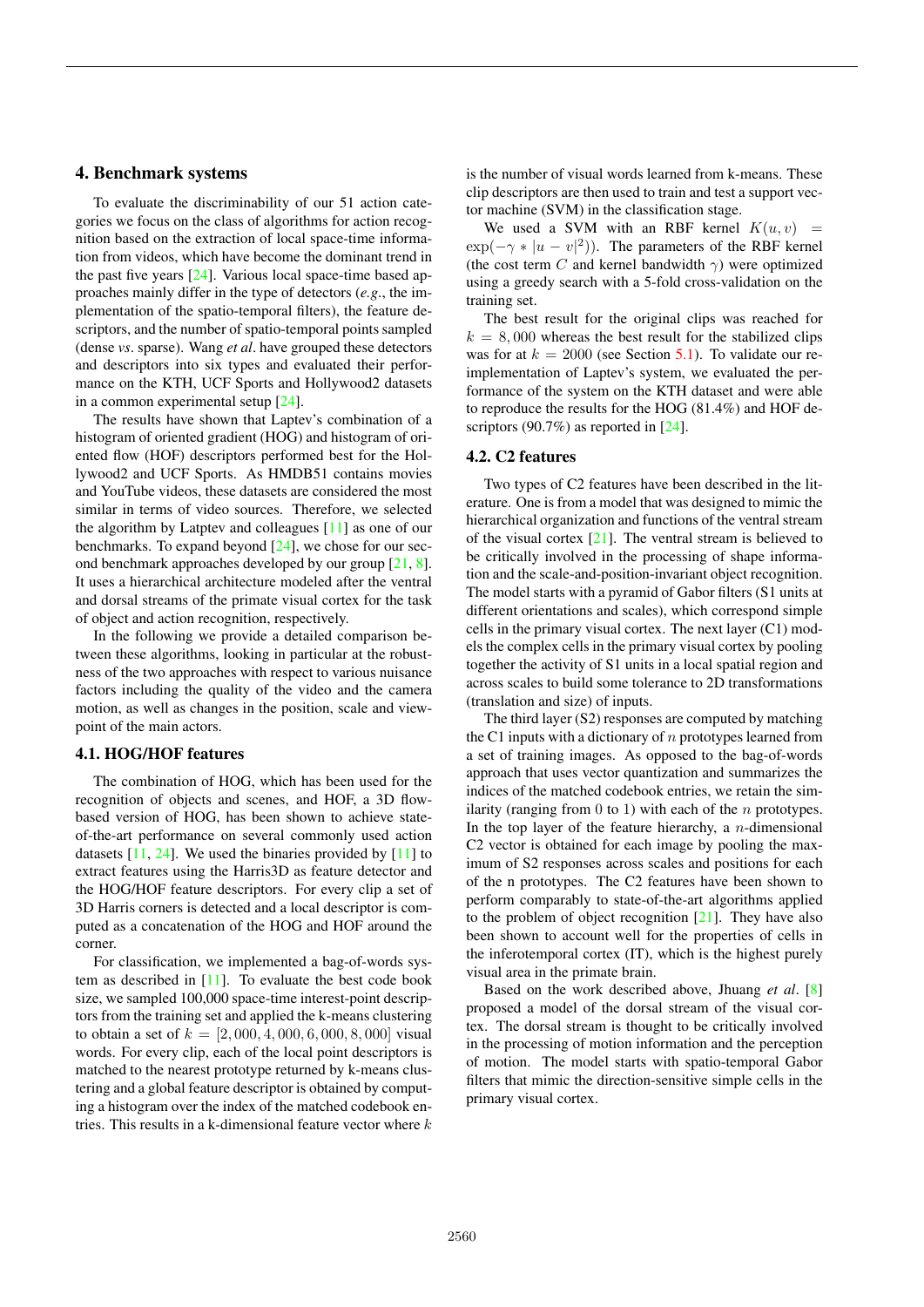The dorsal stream model is a 3D (space-time) extension of the ventral stream model. The S1 units in the ventral stream model respond best to orientation in space, whereas S1 units in the dorsal stream model have non-separable spatio-temporal receptive fields and respond best to directions of motion, which could be seen as orientation in spacetime. It has been suggested that motion-direction sensitive cells and shape-orientation cells perform the initial filtering for two parallel channels of feature processing, one for motion in the dorsal stream, and another forshape in the ventral stream.

Beyond the S1 layer, the dorsal steam model follows the same architecture as the ventral stream model. It contains the C1, S2, C2 layers, which perform similar operations as its ventral stream counterpart. The S2 units in the dorsal stream model are now tuned to optic-flow patterns that correspond to combinations of directions of motion whereas the ventral S2 units are tuned to shape patterns corresponding to combinations of orientations. It has been suggested that both the shape features processed in the ventral stream and the motion features processed in the dorsal stream contribute to the recognition of actions. In this work, we consider their combination by computing both types of C2 features independently and then concatenating them.

## 5. Evaluation

#### 5.1. Overall recognition performance

We first evaluated the overall performance of both systems on the proposed HMDB51 averaged over three splits (see Section 2.3). Both systems exhibited comparable levels of performance slightly over 20% (chance level 2%). The confusion matrix for both systems on the original clips is shown in Figure 4. Errors seem to be randomly distributed across category labels with no apparent trends. The most surprising result is that the performance of the two systems improved only marginally after stabilization for camera motion (Table 3).

As recognition results for both systems appear relatively low compared to previously published results on other datasets  $[8, 11, 24]$ , we conducted a simple experiment to find out whether this decrease in performance simply results from an increase in the number of object categories and a corresponding decrease in chance level recognition or an actual increase in the complexity of the dataset due for instance to the presence of complex background clutter and more intra-class variations. We selected 10 common actions in the HMDB51 that were similar to action categories in the UCF50 and compared the recognition performance of the HOG/HOF on video clips from the two datasets. The following is a list of matched categories: basketball / shoot ball, biking / ride bike, diving / dive, fencing / stab, golf swing / golf, horse riding / ride horse, pull ups / pull-



Figure 4. Confusion Matrix for HOG/HOF and the C2 features on the set of original (not stabilized) clips.

up, push-ups / push-up, rock climbing indoor / climb as well as walking with dog / walk.

Overall, we found a mild drop in performance from the UCF50 with 66.3% accuracy down to 54.3% for similar categories on the HMDB51 (chance level 10% for both sets). These results are also comparable to the performance of the same HOG/HOF system on similar sized datasets of different actions with 51.7% over 12 categories of the Hollywood2 dataset and 58.9% over 11 categories of the UCF YouTube dataset as shown in Table 2. These results suggest that the relatively low performance of the benchmarks on the proposed HMDB51 is most likely the consequence of the increase in the number of action categories compared to older datasets.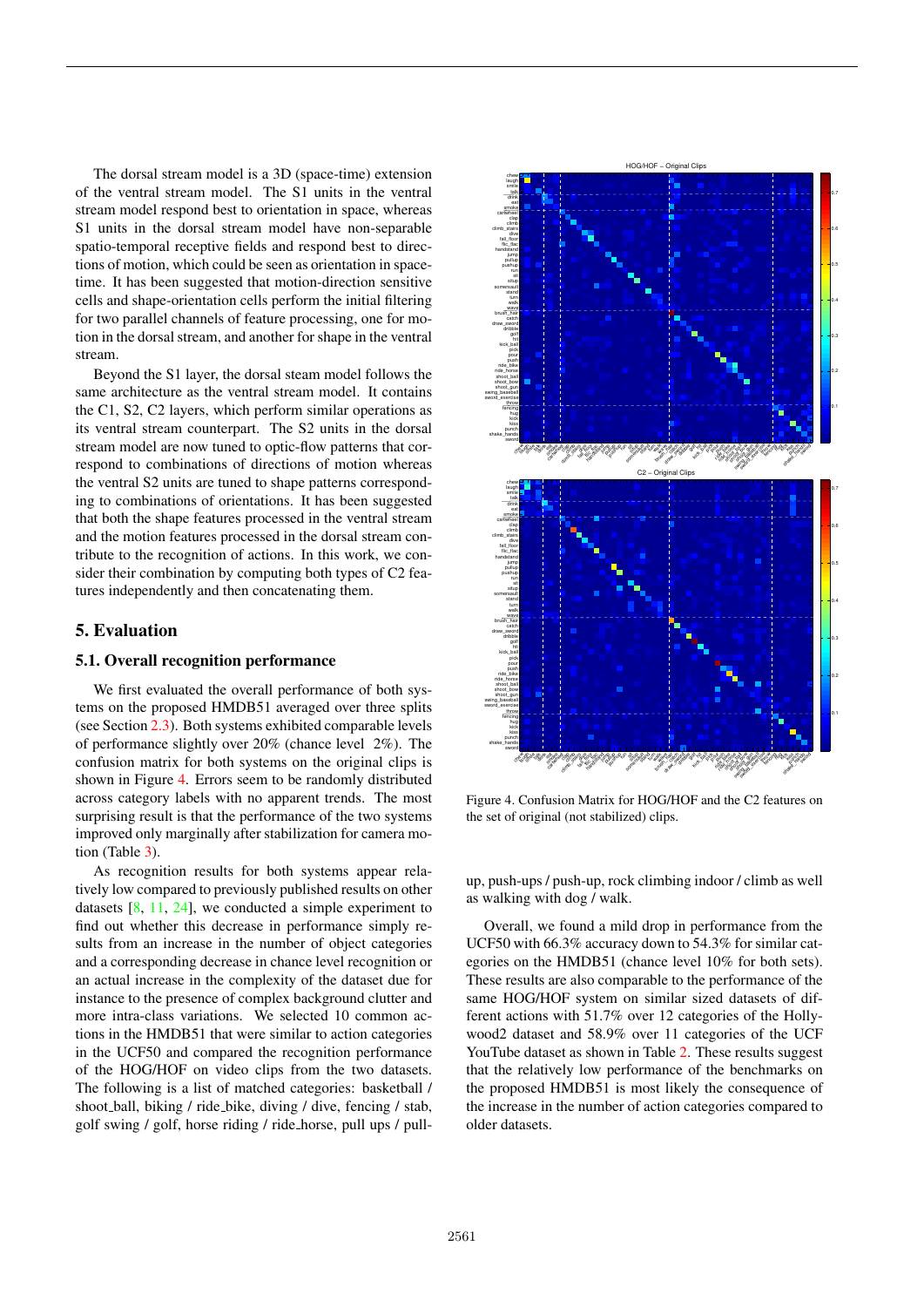Table 3. Performance of the benchmark systems on the HMDB51.

| System  | Original clips | Stabilized clips |
|---------|----------------|------------------|
| HOG/HOF | 20.44%         | 21.96%           |
| C2      | 22.83%         | 23.18%           |

Table 4. Mean recognition performance as a function of camera motion and clip quality.

|         | Camera motion |        | Ouality |        |        |
|---------|---------------|--------|---------|--------|--------|
|         | ves           | no     | low     | med    | high   |
| HOG/HOF | 19.84%        | 19.99% | 17.18%  | 18.68% | 27.90% |
|         | 25.20%        | 19.13% | 17.54%  | 23.10% | 28.62% |

#### 5.2. Robustness of the benchmarks

In order to assess the relative strengths and weaknesses of the two benchmark systems on the HMDB51 in the context of various nuisance factors, we broke down their performance in terms of 1) visible body parts or equivalently the presence/absence of occlusions, 2) the presence/absence of camera motion, 3) viewpoint/ camera position, and 4) the quality of the video clips. We found that the presence/absence of occlusions and the camera position did not seem to influence performance. A major factor for the performance of the two systems was the clip quality. As shown on Table 4, from high to low quality videos, the two systems registered a drop in performance of about 10% (from 27.90%/28.62% for the HOG+HOF/C2 features for the high quality clips down to 17.18%/17.54% for the low quality clips).

A factor that affected the two systems differently was camera motion: Whereas the HOG/HOF performance was stable with the presence or absence of camera motion, surprisingly, the performance of the C2 features actually improved with the presence of camera motion. We suspect that camera motion might actually increase the response of the low-level S1 motion detectors. An alternative explanation is that the camera motion by itself might be correlated with the action category. To evaluate whether camera motion alone can be predictive of the action category, we tried to classify the mean parameters of the estimated frame-byframe motion returned by the video stabilization algorithm. The result of 5.29% recognition shows that at least camera motion alone does not provide significant information in this case.

To further investigate how various nuisance factors may affect the recognition performance of the two systems, we conducted a logistic regression analysis to predict whether each of the two systems will be correct *vs*. incorrect for specific conditions. The logistic regression model was built as follows: the correctness of the predicted label was used as binary dependent variable, the camera viewpoints were split into one group for front and back views (because of similar appearances; front, back =0) and another group for side views (left, right =1). The occlusion condition was split into full body view  $(=0)$  and occluded views (head, upper or lower body only  $=1$ ). The video quality label was con-

|  |  | Table 5. Results of the logistic regression analysis on the key fac- |  |  |
|--|--|----------------------------------------------------------------------|--|--|
|  |  | tors influencing the performance of the two systems.                 |  |  |

| <b>HOG/HOF</b> |                    |       |            |  |  |
|----------------|--------------------|-------|------------|--|--|
| Coefficient    | Coef. est. $\beta$ | p     | odds ratio |  |  |
| Intercept      | $-1.60$            | 0.000 | 0.20       |  |  |
| Occluders      | 0.07               | 0.427 | 1.06       |  |  |
| Camera motion  | $-0.12$            | 0.132 | 0.88       |  |  |
| View point     | 0.09               | 0.267 | 1.09       |  |  |
| Med. quality   | 0.11               | 0.254 | 1.12       |  |  |
| High quality   | 0.65               | 0.000 | 1.91       |  |  |
|                | C <sub>2</sub>     |       |            |  |  |
| Coefficient    | Coef. est. $\beta$ | p     | odds ratio |  |  |
| Intercept      | $-1.52$            | 0.000 | 0.22       |  |  |
| Occluders      | $-0.22$            | 0.007 | 0.81       |  |  |
| Camera motion  | $-0.43$            | 0.000 | 0.65       |  |  |
|                |                    |       |            |  |  |
| View point     | 0.19               | 0.009 | 1.21       |  |  |
| Med. quality   | 0.47               | 0.000 | 1.60       |  |  |

verted into binary variables whereas the labels 10, 01 and 00 corresponded to a high, medium, and low quality video respectively.

The estimated  $\beta$  coefficients for the two systems are shown in Table 5. The largest factor influencing performance for both systems remained the quality of the video clips. On average the systems were predicted to be nearly twice as likely to be correct on high *vs*. medium quality videos. This is the strongest influence factor by far. However the regression analysis also confirmed the assumption that camera motion improves classification performance. Consistent with the previous analysis based on error rates, this trend is only significant for the C2 features. The additional factors, occlusion and camera viewpoint, did not have a significant influence on the results of the HOG/HOF or C2 approach.

### 5.3. Shape vs. motion information

The role of shape *vs*. motion cues for the recognition of biological motion has been the subject of an intense debate. Computer vision could provide critical insight to this question as various approaches have been proposed that rely not just on motion cues like the two systems we have tested but also on single-frame shape-based cues, such as posture [18] and shape [19], and contextual information [13, 28].

We here study the relative contributions of shape *vs*. motion cues for the recognition of actions on the HMDB51. We compared the HOG/HOF descriptor with the recognition of a shape-only HOG descriptor and a motion-only HOF descriptor. We also compared the performance of the previously mentioned motion-based C2 to those of shapebased C2. Table 6 shows the performance of the various descriptors.

In general we find that shape cues alone perform much worse than motion cues alone, and their combination tends to improve recognition performance very moderately. This combination seems to affect the recognition of the original clips rather than the recognition of the stabilized clips. An